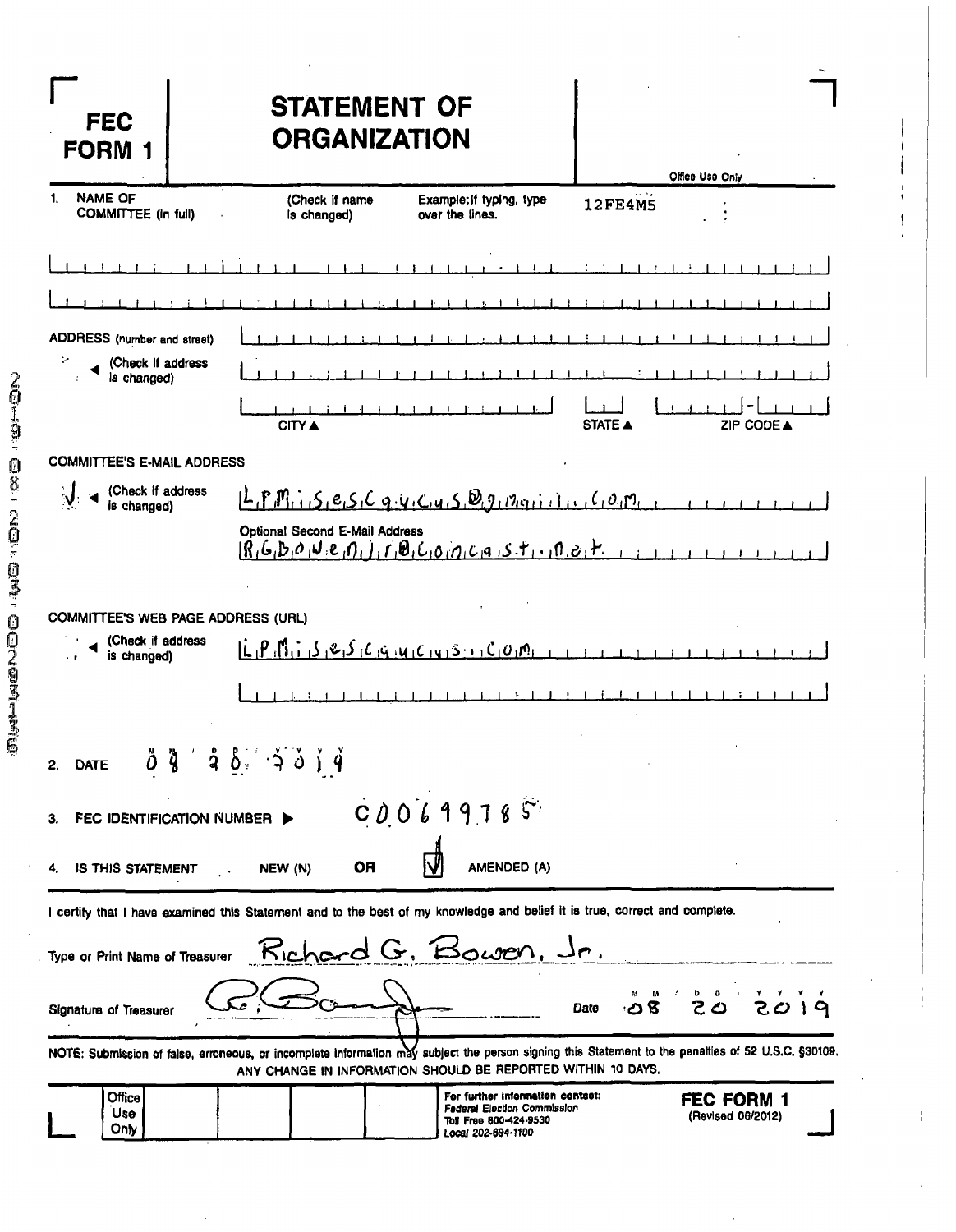| FEC Form 1 (Revised 02/2009) | Page 2 |
|------------------------------|--------|

| (a)                | $\ddot{\cdot}$<br>ł.           | This committee is a principal campaign committee. (Complete the candidate information below.)                                                                                                                               |                                                                                                                                                                                                                                    |                                  |           |                                          |
|--------------------|--------------------------------|-----------------------------------------------------------------------------------------------------------------------------------------------------------------------------------------------------------------------------|------------------------------------------------------------------------------------------------------------------------------------------------------------------------------------------------------------------------------------|----------------------------------|-----------|------------------------------------------|
|                    | 电干扰                            |                                                                                                                                                                                                                             |                                                                                                                                                                                                                                    |                                  |           |                                          |
| (b)                |                                | This committee is an authorized committee, and Is NOT a principal campalgn committee. (Complete the candidate<br>Information below.)                                                                                        |                                                                                                                                                                                                                                    |                                  |           |                                          |
| Name of            | Candidate                      |                                                                                                                                                                                                                             | $\mathcal{L}$ , and a set of the state of the state of the state of the state of the state of the state of the state of the state of the state of the state of the state of the state of the state of the state of the state of th |                                  |           |                                          |
|                    |                                |                                                                                                                                                                                                                             |                                                                                                                                                                                                                                    |                                  |           |                                          |
|                    | Candidate<br>Party Affiliation |                                                                                                                                                                                                                             | Office<br>Sought:<br>House                                                                                                                                                                                                         | Senate                           | President | State<br><b>District</b>                 |
| (c)                |                                | This committee supports/opposes only one candidate, and is NOT an authorized committee.                                                                                                                                     |                                                                                                                                                                                                                                    |                                  |           |                                          |
| Name of            | Candidate                      |                                                                                                                                                                                                                             |                                                                                                                                                                                                                                    |                                  |           |                                          |
|                    |                                | Party Committee:                                                                                                                                                                                                            |                                                                                                                                                                                                                                    |                                  |           |                                          |
| (d)                |                                | This committee is a                                                                                                                                                                                                         | (National, State                                                                                                                                                                                                                   | or subordinate) committee of the |           | (Democratic,<br>Republican, etc.) Party. |
|                    |                                | <b>Political Action Committee (PAC):</b>                                                                                                                                                                                    |                                                                                                                                                                                                                                    |                                  |           |                                          |
|                    |                                | This committee is a separate segregated fund, (Identify connected organization on line 6.) its connected organization is a:                                                                                                 |                                                                                                                                                                                                                                    |                                  |           |                                          |
| (e)                |                                | Corporation                                                                                                                                                                                                                 |                                                                                                                                                                                                                                    | Corporation w/o Capital Stock    |           |                                          |
|                    |                                |                                                                                                                                                                                                                             |                                                                                                                                                                                                                                    |                                  |           | Labor Organization                       |
|                    |                                | Membership Organization                                                                                                                                                                                                     |                                                                                                                                                                                                                                    | <b>Trade Association</b>         |           | Cooperative                              |
|                    |                                |                                                                                                                                                                                                                             | In addition, this committee is a Lobbyist/Registrant PAC.                                                                                                                                                                          |                                  |           |                                          |
| (1)                |                                | This committee supports/opposes more than one Federal candidate, and is NOT a separate segregated fund or party<br>committee. (i.e., nonconnected committee)                                                                |                                                                                                                                                                                                                                    |                                  |           |                                          |
|                    |                                |                                                                                                                                                                                                                             | In addition, this committee is a Lobbyist/Registrant PAC.                                                                                                                                                                          |                                  |           |                                          |
|                    |                                |                                                                                                                                                                                                                             | In addition, this committee is a Leadership PAC. (Identify sponsor on line 6.)                                                                                                                                                     |                                  |           |                                          |
|                    |                                |                                                                                                                                                                                                                             |                                                                                                                                                                                                                                    |                                  |           |                                          |
|                    |                                | <b>Joint Fundraising Representative:</b>                                                                                                                                                                                    |                                                                                                                                                                                                                                    |                                  |           |                                          |
| $\left( 9 \right)$ | 4                              | This committee collects contributions, pays fundraising expenses and disburses net proceeds for two or more political<br>committees/organizations, at least one of which is an authorized committee of a federal candidate. |                                                                                                                                                                                                                                    |                                  |           |                                          |
| (n)                |                                | This committee collects contributions, pays fundraising expenses and disburses net proceeds for two or more political<br>committees/organizations, none of which is an authorized committee of a federal candidate.         |                                                                                                                                                                                                                                    |                                  |           |                                          |
|                    |                                | Committees Participating in Joint Fundraiser                                                                                                                                                                                |                                                                                                                                                                                                                                    |                                  |           |                                          |
|                    | 1.                             |                                                                                                                                                                                                                             |                                                                                                                                                                                                                                    | FEC ID number: (                 |           |                                          |
|                    | 2.                             |                                                                                                                                                                                                                             |                                                                                                                                                                                                                                    | FEC ID number $C$                |           |                                          |
|                    |                                |                                                                                                                                                                                                                             |                                                                                                                                                                                                                                    |                                  |           |                                          |
|                    | 3.                             |                                                                                                                                                                                                                             |                                                                                                                                                                                                                                    | FEC ID number $C$                |           |                                          |
|                    |                                |                                                                                                                                                                                                                             |                                                                                                                                                                                                                                    | FEC ID number C                  |           |                                          |
|                    | 4.                             |                                                                                                                                                                                                                             |                                                                                                                                                                                                                                    |                                  |           |                                          |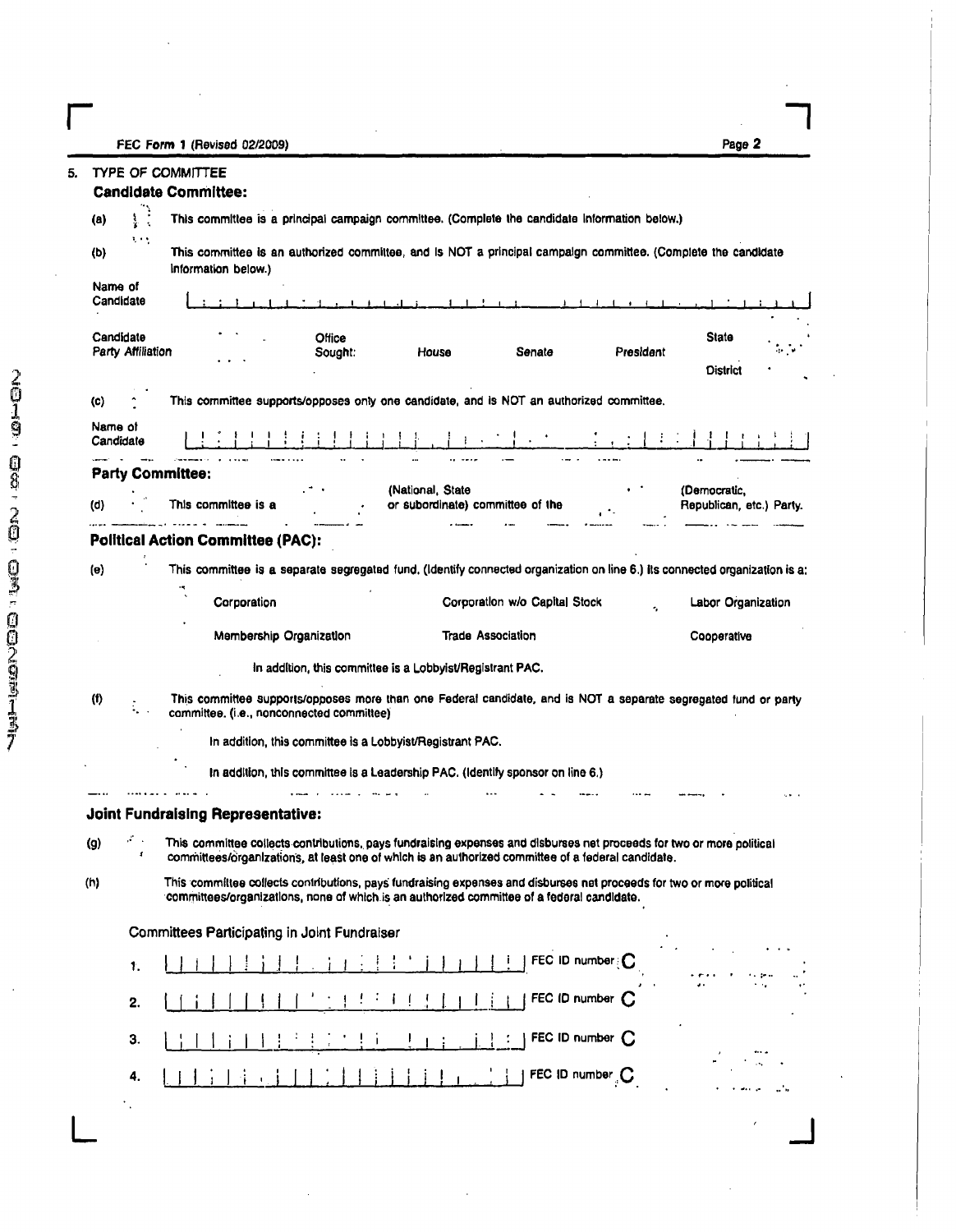| FEC Form 1 (Revised 02/2009) |  |  |
|------------------------------|--|--|
|------------------------------|--|--|

| ٠ |  |
|---|--|
|   |  |

 $\ddot{\phantom{0}}$ 

 $\mathbf{I}$ 

Write or Type Committee Name

 $\sqrt{\phantom{.}}$ 

NO-101 D& LNO I DRI DONOMI-160

|                                                   | Name of Any Connected Organization, Affiliated Committee, Joint Fundraising Representative, or Leadership PAC Sponsor            |
|---------------------------------------------------|----------------------------------------------------------------------------------------------------------------------------------|
|                                                   |                                                                                                                                  |
|                                                   |                                                                                                                                  |
| Malling Address                                   |                                                                                                                                  |
|                                                   |                                                                                                                                  |
|                                                   |                                                                                                                                  |
|                                                   | CITY<br><b>STATE</b><br>ZIP CODE                                                                                                 |
| Relationship:                                     | Connected Organization<br><b>Affiliated Committee</b><br>Joint Fundraising Representative<br>Leadership PAC Sponsor              |
| books and records.                                | Custodlan of Records: Identify by name, address (phone number -- optional) and position of the person in possession of committee |
|                                                   |                                                                                                                                  |
| <b>Full Name</b>                                  |                                                                                                                                  |
| <b>Mailing Address</b>                            | ster Avenue.                                                                                                                     |
|                                                   |                                                                                                                                  |
|                                                   | - 1<br>-1                                                                                                                        |
|                                                   | 1080021<br> NJ <br>e Wern.                                                                                                       |
| Title or Position                                 | CITY<br><b>STATE</b><br>ZIP CODE                                                                                                 |
|                                                   | <u> 1856 - 1304 - 11450</u><br>Telephone number                                                                                  |
| any designated agent (e.g., assistant treasurer). | Treasurer: List the name and address (phone number -- optional) of the treasurer of the committee; and the name and address of   |
| Full Name<br>of Treasurer                         | <u>Richard</u> G<br>BOWER AT.<br>$\rightarrow$<br>$\mathbf{r}$<br>1.1<br>ユービューエス                                                 |
| <b>Mailing Address</b>                            | 13 Webster Avenue                                                                                                                |
|                                                   | $\mathbf{r}$<br>-1<br>-1<br>1.                                                                                                   |
|                                                   | NJ<br><u>08002 </u><br>$H_0$<br>herry                                                                                            |
| Title or Position                                 | <b>STATE</b><br>CITY<br>ZIP CODE                                                                                                 |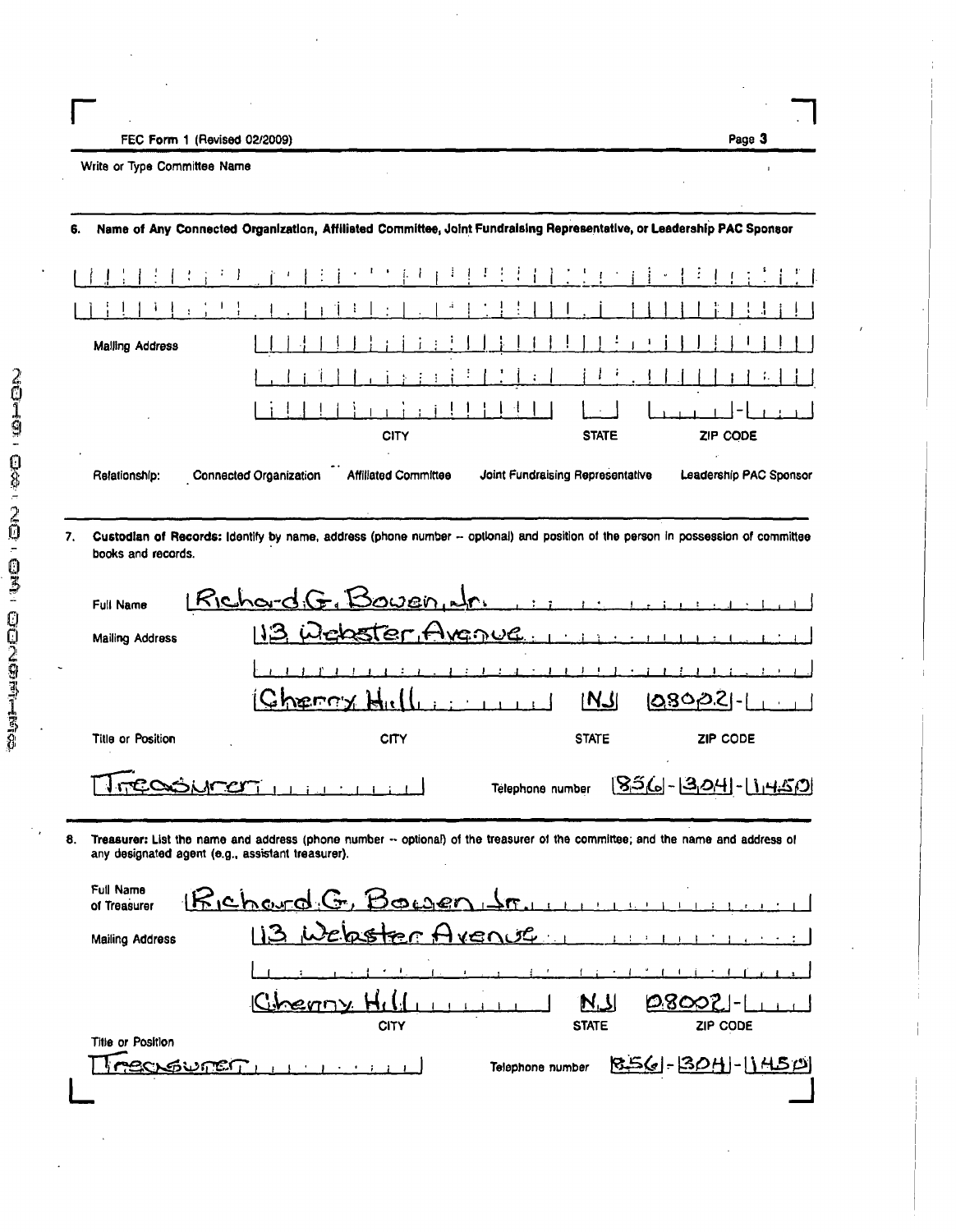|                                     | FEC Form 1 (Revised 02/2009)                                                                                                                                               |                                          | Page 4   |
|-------------------------------------|----------------------------------------------------------------------------------------------------------------------------------------------------------------------------|------------------------------------------|----------|
|                                     |                                                                                                                                                                            |                                          |          |
| Full Name of<br>Designated<br>Agent |                                                                                                                                                                            |                                          |          |
| <b>Mailing Address</b>              |                                                                                                                                                                            |                                          |          |
|                                     | -                                                                                                                                                                          |                                          |          |
|                                     | CITY                                                                                                                                                                       | <b>STATE</b>                             | ZIP CODE |
| Title or Position                   |                                                                                                                                                                            |                                          |          |
| $\mathbf{I}$                        | ÷                                                                                                                                                                          | Telephone number                         |          |
| Name of Bank, Depository, etc.      | Banks or Other Depositories: List all banks or other depositories in which the committee deposits funds, holds accounts, rents<br>safety deposit boxes or maintains funds. |                                          |          |
| <b>Mailing Address</b>              |                                                                                                                                                                            |                                          |          |
|                                     |                                                                                                                                                                            | -1                                       |          |
|                                     | $\pmb{\iota}$                                                                                                                                                              |                                          |          |
|                                     | CITY                                                                                                                                                                       | <b>STATE</b>                             | ZIP CODE |
| Name of Bank, Depository, etc.      |                                                                                                                                                                            |                                          |          |
|                                     |                                                                                                                                                                            |                                          |          |
| <b>Mailing Address</b>              | $\mathbf{F}$<br>a sa T                                                                                                                                                     | $\blacksquare$<br>$\sim$<br>$\mathbf{r}$ |          |
|                                     |                                                                                                                                                                            |                                          |          |
|                                     | $\mathbf{r}$<br>$\mathbf{I}$                                                                                                                                               |                                          |          |
|                                     | <b>CITY</b>                                                                                                                                                                | <b>STATE</b>                             | ZIP CODE |

9.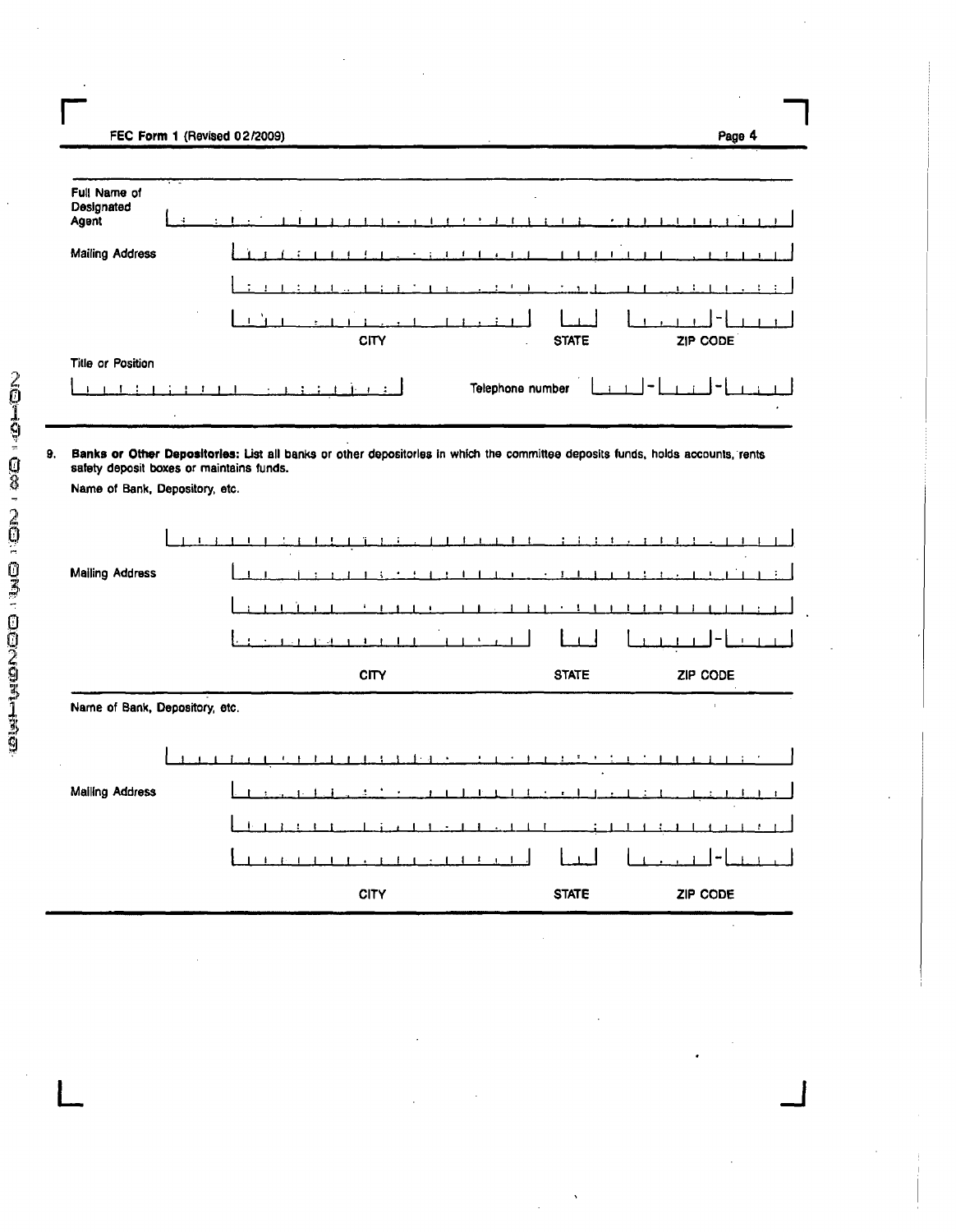| <b>Optional Supplemental Information</b><br>for Lines 5(g) or (h), 6, 8 and/or 9                                      | $Page$ of $\equiv$                  |
|-----------------------------------------------------------------------------------------------------------------------|-------------------------------------|
| <b>Joint Fundraising Participant:</b>                                                                                 |                                     |
| FEC ID number                                                                                                         |                                     |
| FEC ID number                                                                                                         |                                     |
| FEC ID number                                                                                                         |                                     |
| FEC ID number<br>$-1$ $-1$ $-1$ $-1$                                                                                  |                                     |
| Name of Any Connected Organization, Affiliated Committee, Joint Fundraising Representative, or Leadership PAC Sponsor |                                     |
| 1 1 1 1 1 1 1 1 1<br>$\ddot{\phantom{a}}$                                                                             | .                                   |
|                                                                                                                       |                                     |
| - 1<br>$\mathbf{r}$<br>- 60<br>-1                                                                                     | $\mathbf{r}$ and $\mathbf{r}$       |
|                                                                                                                       |                                     |
|                                                                                                                       |                                     |
| oint Fundraising Representative<br>Connected Organization<br><b>Affiliated Committee</b>                              | ZIP CODE A<br>eadership PAC Sponsor |
| Designated Agent: Identify by name, address (phone number - optional)                                                 |                                     |
|                                                                                                                       |                                     |
|                                                                                                                       |                                     |
| - 1<br>$\mathbf{1}$ $\mathbf{1}$ $\mathbf{1}$ $\mathbf{1}$<br>- 1                                                     |                                     |
|                                                                                                                       |                                     |
| STATE A<br>CITY ▲                                                                                                     | ZIP CODE A                          |
| Telephone Number<br>$1 - 1 - 1$                                                                                       |                                     |
|                                                                                                                       | CITY ▲<br>STATE A                   |

 $\begin{array}{c} 0.1 \\ 0.1 \\ 0.1 \\ 0.1 \\ 0.1 \\ 0.1 \\ 0.1 \\ \end{array}$ 

|                                     |  |  |                                                                                                                        |  | CITY ▲ |  |  |  |  |  | STATE A |  |  |  |  | ZIP CODE A |                                                                                                                                                                                                                                      |  |
|-------------------------------------|--|--|------------------------------------------------------------------------------------------------------------------------|--|--------|--|--|--|--|--|---------|--|--|--|--|------------|--------------------------------------------------------------------------------------------------------------------------------------------------------------------------------------------------------------------------------------|--|
|                                     |  |  |                                                                                                                        |  |        |  |  |  |  |  |         |  |  |  |  |            | <u> 1991 - 1991 Le Branch, professor de la contrada de la contrada de la contrada de la contrada de la contrada de la contrada de la contrada de la contrada de la contrada de la contrada de la contrada de la contrada de la c</u> |  |
|                                     |  |  | <u> La componente de la componente de la componente de la componente de la componente de la componente de la compo</u> |  |        |  |  |  |  |  |         |  |  |  |  |            |                                                                                                                                                                                                                                      |  |
| <b>Mailing Address</b>              |  |  |                                                                                                                        |  |        |  |  |  |  |  |         |  |  |  |  |            |                                                                                                                                                                                                                                      |  |
| Name of Bank,<br>Depository, etc. [ |  |  |                                                                                                                        |  |        |  |  |  |  |  |         |  |  |  |  |            |                                                                                                                                                                                                                                      |  |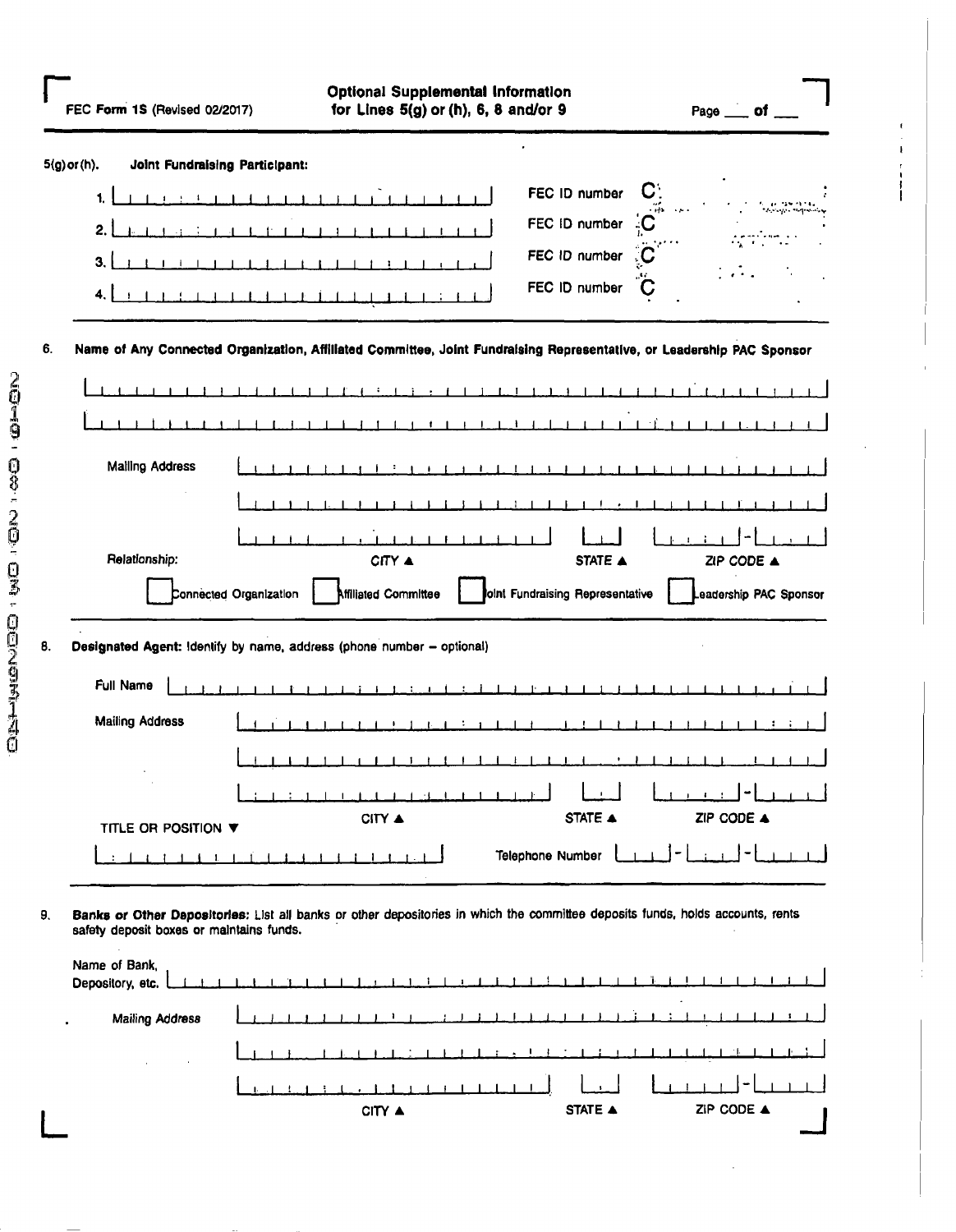## Via E-Mail

 $\ddot{a}$ 

**2010** 20103100293141